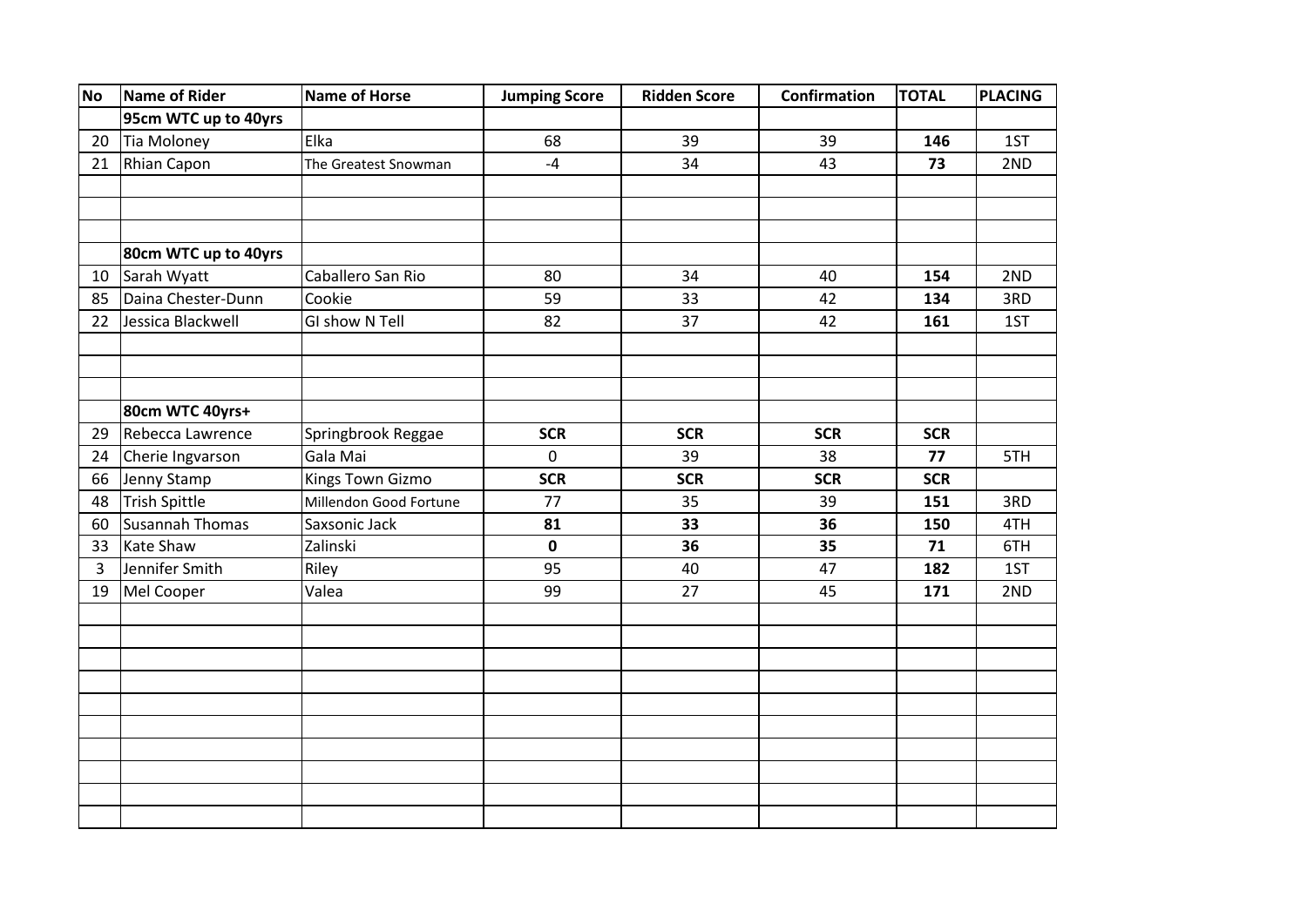|     | <b>Name of Rider</b>  | <b>Name Of Horse</b>       | <b>Jumping Score</b> | <b>Ridden Score</b> | Confirmation | <b>Total</b> | <b>PLACING</b> |
|-----|-----------------------|----------------------------|----------------------|---------------------|--------------|--------------|----------------|
|     |                       |                            |                      |                     |              |              |                |
|     | 65cm WTC up to 40yrs  |                            |                      |                     |              |              |                |
| 4   | Krystal Jose          | Nero                       | 83                   | 37                  | 41           | 161          | 5TH            |
| 62  | Angela Williams       | Harlequin                  | 91                   | 43                  | 40           | 174          | 2ND            |
| 55  | Amber Oakley          | Flossy                     | 8                    | 34                  | 40           | 82           |                |
| 37  | Kathrine Sturges      | <b>Esk Paris</b>           | 99                   | 38                  | 33           | 170          | 3RD            |
| 88  | Meredith Kessell      | Keiko                      | 88                   | 40                  | 40           | 168          | 4TH            |
| 5   | Rae Johnson           | Rosebridge Boombox         | <b>SCR</b>           | <b>SCR</b>          | <b>SCR</b>   | <b>SCR</b>   |                |
| 91  | Darcy Green           | Prince                     | 70                   | 37                  | 34           | 141          |                |
| 35  | Ann-Maree Wasley      | Tuckony                    | 76                   | 34                  | 38           | 148          | 6TH            |
| 12  | Jamie Dobson          | Tiaja Park Fantasy         |                      | 45                  | 38           | 83           |                |
| 43  | <b>Keeley Hale</b>    | Marglyn Moonlight          | <b>SCR</b>           | <b>SCR</b>          | <b>SCR</b>   | <b>SCR</b>   |                |
| 31  | Veronica Erzay        | Cabalistic                 | 109                  | 40                  | 37           | 186          | 1ST            |
|     |                       |                            |                      |                     |              |              |                |
|     |                       |                            |                      |                     |              |              |                |
|     | 65cm WTC 40yrs +      |                            |                      |                     |              |              |                |
| 78  | Meg Freeman           | Lyngarie Caztec            | <b>SCR</b>           | <b>SCR</b>          | <b>SCR</b>   | <b>SCR</b>   |                |
| 27  | Sandy Thompson        | Northwater Boy             | 80                   | 37                  | 43           | 160          | 3RD            |
| 28  | Ailde Fear            | Diamond B Chiquita         | $-10$                | 38                  | 47           | 75           |                |
| 18  | Suzana Pitt           | Chisel (Valiente)          | $\mathbf 0$          | 31                  | 40           | 71           |                |
| 13  | Michelle Wilson       | Larrapinda Alpine Shine    | 87                   | 39                  | 50           | 176          | 1ST            |
| 7   | <b>Kristy Harries</b> | Iht's Magic                | <b>SCR</b>           | <b>SCR</b>          | <b>SCR</b>   | <b>SCR</b>   |                |
| 44  | Samantha Unstead      | Castiel                    | <b>SCR</b>           | <b>SCR</b>          | <b>SCR</b>   | <b>SCR</b>   |                |
| 41  | Susan White           | <b>Blue Blood Flair</b>    | <b>SCR</b>           | <b>SCR</b>          | <b>SCR</b>   | <b>SCR</b>   |                |
| 50  | Allison Wheatley      | <b>Firefox River</b>       | 87                   | 33                  | 37           | 157          | 4TH            |
| 45  | Gillian Ingham        | <b>Bass Strait</b>         | 95                   | 29                  | 41           | 165          | 2ND            |
| 86  | Catherine Macey       | Arandle Lodge Queen Ginger | 66                   | 26                  | 41           | 133          |                |
| 100 | Kirsty Geracitano     | Saximo                     | 81                   | 35                  | 38           | 154          | 5TH            |
| 49  | <b>Tenille Smith</b>  | Kyamba Summer              | 51                   | 40                  | 45           | 136          | 6TH            |
|     |                       |                            |                      |                     |              |              |                |
|     |                       |                            |                      |                     |              |              |                |
|     |                       |                            |                      |                     |              |              |                |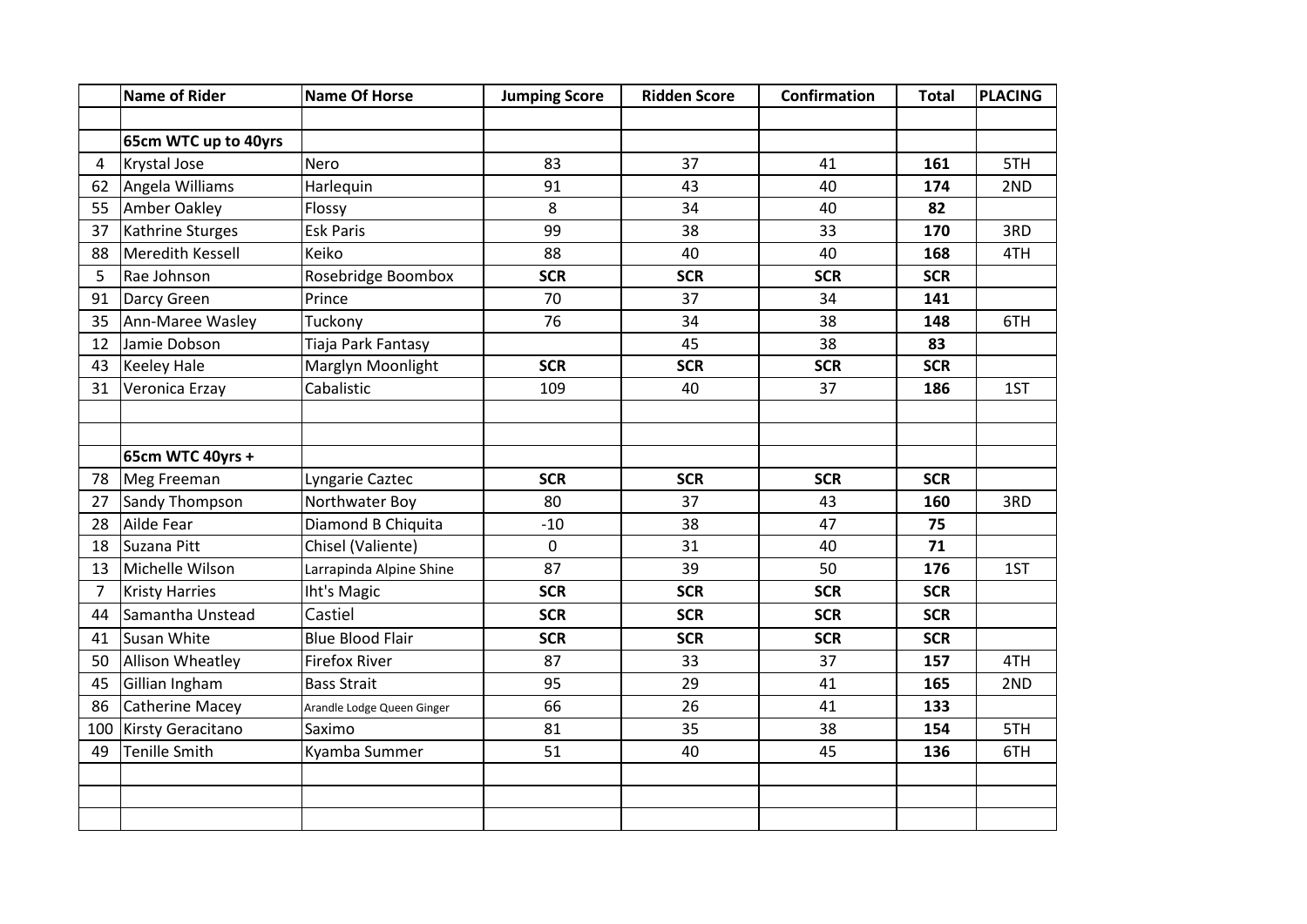|    | <b>Name of Rider</b>  | <b>Name Of Horse</b>       | <b>Jumping Score</b> | <b>Ridden Score</b> | Confirmation | <b>Total</b> | <b>PLACING</b> |
|----|-----------------------|----------------------------|----------------------|---------------------|--------------|--------------|----------------|
|    |                       |                            |                      |                     |              |              |                |
|    | 45cm WT up to 40yrs   |                            |                      |                     |              |              |                |
| 99 | Nikia Rockley         | Little Royal Blue          | 79                   | 31                  | 43           | 153          | 2ND            |
| 26 | Monique Caddies       | Wourepool's the king       | 96                   | 36                  | 43           | 175          | 1ST            |
|    |                       |                            |                      |                     |              |              |                |
|    |                       |                            |                      |                     |              |              |                |
|    | 45cm WT 40yrs+        |                            |                      |                     |              |              |                |
| 97 | Lisa Martin           | Hughey                     | <b>SCR</b>           | <b>SCR</b>          | <b>SCR</b>   | <b>SCR</b>   |                |
| 8  | Seona Kendal          | Hy Fyfe                    | <b>SCR</b>           | <b>SCR</b>          | <b>SCR</b>   | <b>SCR</b>   |                |
| 46 | Cherie Skinner        | Lv Out of the Blue         | <b>SCR</b>           | <b>SCR</b>          | <b>SCR</b>   | <b>SCR</b>   |                |
| 79 | Caren Earl            | <b>Noodles</b>             | 90                   | 41                  | 36           | 167          | 2ND            |
| 6  | Katherine Royce       | PC Antonio                 | 60                   | 35                  | 42           | 137          | 3RD            |
| 59 | Kerri Gibbs           | Quincey                    | 87                   | 38                  | 48           | 173          | 1ST            |
|    |                       |                            |                      |                     |              |              |                |
|    | 45cm WTC up to 40yrs  |                            |                      |                     |              |              |                |
| 70 | <b>Tammy Tingwell</b> | Rosie                      | 98                   | 36                  | 42           | 176          | 3RD            |
| 76 | Kiralee Bloxham       | <b>Caught Kissing Boys</b> | 108                  | 40                  | 46           | 194          | 1ST            |
| 53 | Alicia Wright         | Turvey Park Sasspresso     | 86                   | 36                  | 45           | 167          | 6TH            |
| 80 | Chelsea Lawler        | Animistic                  | 89                   | 29                  | 52           | 170          | 5TH            |
| 47 | Melissa Kennedy       | Top Shelf Veerah           | 97                   | 30                  | 46           | 173          | 4TH            |
| 14 | <b>Melany Rowe</b>    | Redwing                    | 53                   | 31                  | 40           | 124          |                |
| 42 | Maddie Presland       | Sir Danberry               | 103                  | 43                  | 39           | 185          | 2ND            |
| 75 | Jaimie Tingwell       | <b>Tess</b>                | 69                   | 25                  | 41           | 135          |                |
|    |                       |                            |                      |                     |              |              |                |
|    |                       |                            |                      |                     |              |              |                |
|    |                       |                            |                      |                     |              |              |                |
|    |                       |                            |                      |                     |              |              |                |
|    |                       |                            |                      |                     |              |              |                |
|    |                       |                            |                      |                     |              |              |                |
|    |                       |                            |                      |                     |              |              |                |
|    |                       |                            |                      |                     |              |              |                |
|    |                       |                            |                      |                     |              |              |                |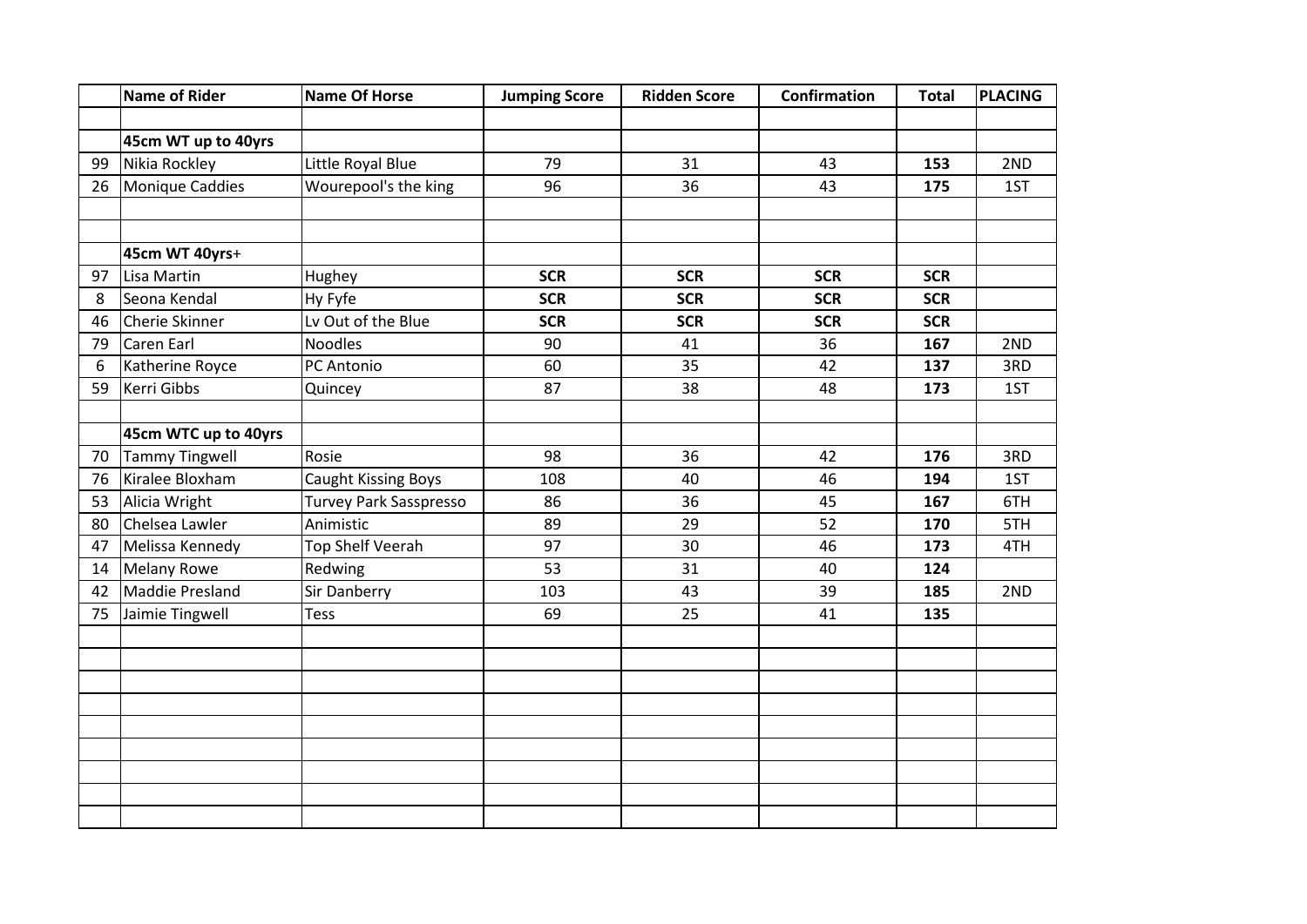|    | Name of Rider     | <b>Name Of Horse</b> | <b>Jumping Score</b> | <b>Ridden Score</b> | Confirmation | <b>Total</b> | PLACING |
|----|-------------------|----------------------|----------------------|---------------------|--------------|--------------|---------|
|    |                   |                      |                      |                     |              |              |         |
|    | 45cm WTC 40ys+    |                      |                      |                     |              |              |         |
| 57 | Tracey Hopkinson  | Ben                  | 94                   | 34                  | 38           | 166          | 3RD     |
| 54 | Alex Mellor       | Torridale            | 73                   | 24                  | 42           | 139          | 5TH     |
| 65 | Rowena Morris     | Red Alpha            |                      |                     |              |              |         |
| 34 | Karyn Hodby       | TomTom               | 102                  | 36                  | 38           | 176          | 2ND     |
| 92 | Sarah Bracegirdle | Yzner Enterprise     | <b>SCR</b>           | <b>SCR</b>          | <b>SCR</b>   | $\pmb{0}$    |         |
| 17 | Skye Cofffey      | Skyesdale Heather    | 99                   | 41                  | 44           | 184          | 1ST     |
| 72 | Jenielle Burgess  | Seaywnd Raincheck    | <b>SCR</b>           | <b>SCR</b>          | <b>SCR</b>   | <b>SCR</b>   |         |
| 23 | Frana Jones       | Stella               | 77                   | 34                  | 40           | 151          | 4TH     |
|    |                   |                      |                      |                     |              |              |         |
|    |                   |                      |                      |                     |              |              |         |
|    |                   |                      |                      |                     |              |              |         |
|    |                   |                      |                      |                     |              |              |         |
|    |                   |                      |                      |                     |              |              |         |
|    |                   |                      |                      |                     |              |              |         |
|    |                   |                      |                      |                     |              |              |         |
|    |                   |                      |                      |                     |              |              |         |
|    |                   |                      |                      |                     |              |              |         |
|    |                   |                      |                      |                     |              |              |         |
|    |                   |                      |                      |                     |              |              |         |
|    |                   |                      |                      |                     |              |              |         |
|    |                   |                      |                      |                     |              |              |         |
|    |                   |                      |                      |                     |              |              |         |
|    |                   |                      |                      |                     |              |              |         |
|    |                   |                      |                      |                     |              |              |         |
|    |                   |                      |                      |                     |              |              |         |
|    |                   |                      |                      |                     |              |              |         |
|    |                   |                      |                      |                     |              |              |         |
|    |                   |                      |                      |                     |              |              |         |
|    |                   |                      |                      |                     |              |              |         |
|    |                   |                      |                      |                     |              |              |         |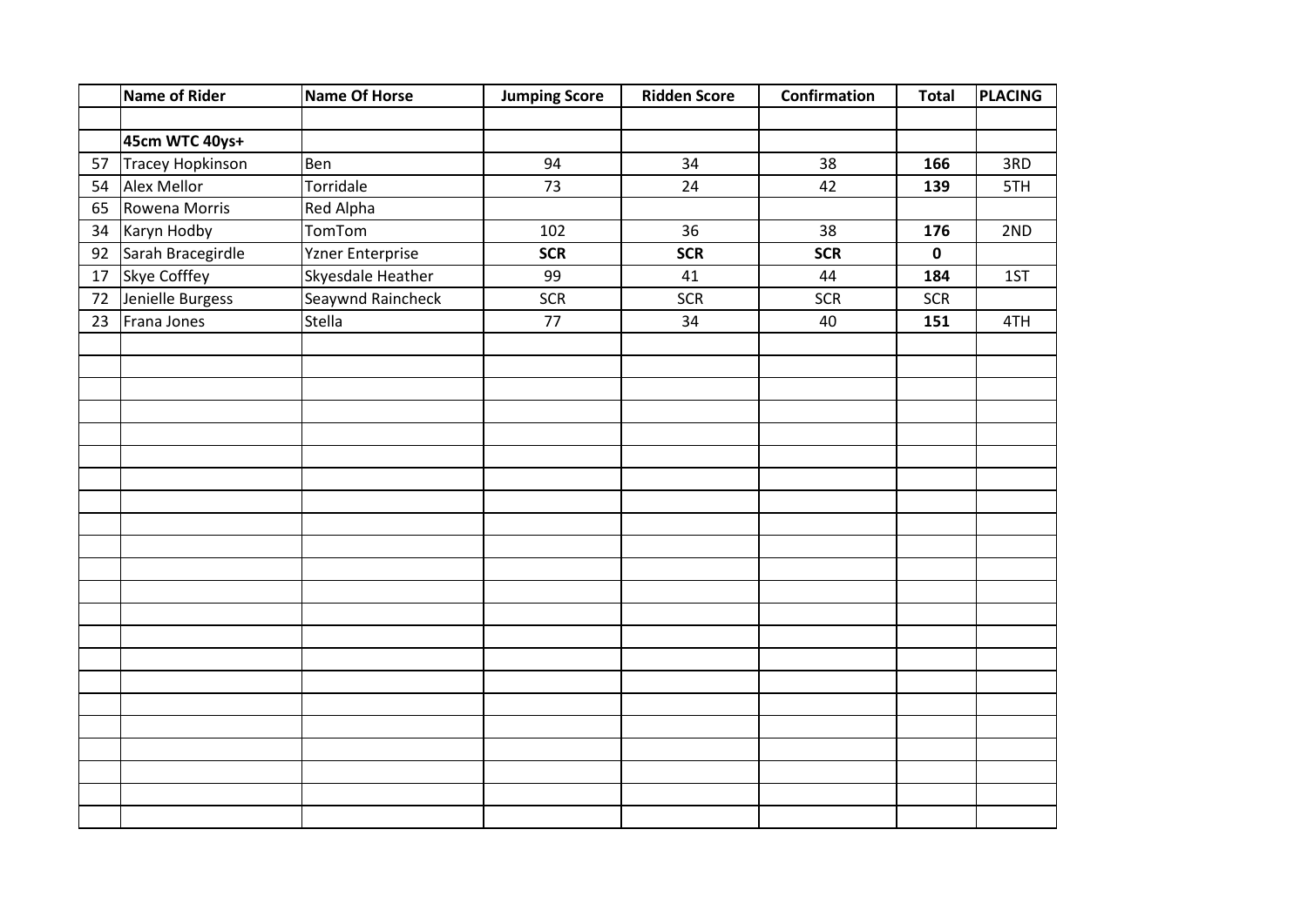|                | <b>Name of Rider</b>           | <b>Name Of Horse</b>      | <b>Jumping Score</b> | <b>Ridden Score</b> | <b>Confirmation</b> | <b>Total</b> | <b>PLACING</b> |
|----------------|--------------------------------|---------------------------|----------------------|---------------------|---------------------|--------------|----------------|
|                |                                |                           |                      |                     |                     |              |                |
|                | 30cm WT up to 40yrs            |                           |                      |                     |                     |              |                |
| 98             | Meagan Taylor                  | Tinkerbell                | <b>SCR</b>           | <b>SCR</b>          | <b>SCR</b>          | <b>SCR</b>   |                |
| 68             | Sarah McDonald                 | Alby                      | <b>SCR</b>           | <b>SCR</b>          | <b>SCR</b>          | <b>SCR</b>   |                |
| 77             | Teresa Ryan                    | <b>Rown Catkin</b>        | 84                   | 37                  | 47                  | 168          | 1ST            |
|                |                                |                           |                      |                     |                     |              |                |
|                | 30cm WT 40yrs+                 |                           |                      |                     |                     |              |                |
| 58             | Moira Macaulay                 | Everley Park Luna Eclipse | <b>SCR</b>           | <b>SCR</b>          | <b>SCR</b>          | <b>SCR</b>   |                |
| 38             | Kerry-Ella McAullay            | Money Magnet NZ           | <b>SCR</b>           | <b>SCR</b>          | <b>SCR</b>          | <b>SCR</b>   |                |
| 51             | <b>Wendy Muir</b>              | Amber                     | 37                   | 44                  | 41                  | 122          |                |
| 93             | <b>Emily Green</b>             | Maximus                   | 81                   | 33                  | 41                  | 155          | 4TH            |
| 84             | Carole Indriolo                | Denny                     | 89                   | 37                  | 44                  | 170          | 1ST            |
| 25             | Catherine Crosland             | Braylea Showtime Brady    | 68                   | 43                  | 45                  | 156          | 3RD            |
| 67             | Vicki Yeates                   | Seredella Risky Business  | 81                   | 33                  | 43                  | 157          | 2ND            |
| 103            | Michelle Price                 | Sir Dandy                 | 60                   | 27                  | 39                  | 126          | 6TH            |
| 97             | Lisa Martin                    | <b>Hughey the Hammer</b>  | 63                   | 37                  | 44                  | 144          | 5TH            |
|                |                                |                           |                      |                     |                     |              |                |
|                | 30cm WTC up to 40yrs           |                           |                      |                     |                     |              |                |
| $\overline{2}$ | Katelyn Abbott                 | <b>Burt</b>               | 81                   | 38                  | 38                  | 157          | 1ST            |
|                |                                |                           |                      |                     |                     | $\mathbf 0$  |                |
|                | 30cm WTC 40yrs+                |                           |                      |                     |                     |              |                |
| 61             | Sally Hicks                    | Cruise                    | 76                   | 28                  | 51                  | 155          | 4TH            |
| 30             | Gerardine Miocevich            | Elle                      | 93                   | 38                  | 54                  | 185          | 1ST            |
| 74             | Danielle Snell                 | <b>Lightning Bolt</b>     | <b>SCR</b>           |                     |                     | $\mathbf 0$  |                |
|                | 102 Ginny Price                | Poppy                     | 91                   | 37                  | 46                  | 174          | 3RD            |
| 94             | <b>Tracy Canterbury Walker</b> | Flamenca Del Diablo       | 87                   | 43                  | 48                  | 178          | 2ND            |
| 95             | Helen Kotzem                   | <b>Balfour Tiger Tim</b>  | 75                   | 31                  | 40                  | 146          | 5TH            |
|                |                                |                           |                      |                     |                     |              |                |
|                |                                |                           |                      |                     |                     |              |                |
|                |                                |                           |                      |                     |                     |              |                |
|                |                                |                           |                      |                     |                     |              |                |
|                |                                |                           |                      |                     |                     |              |                |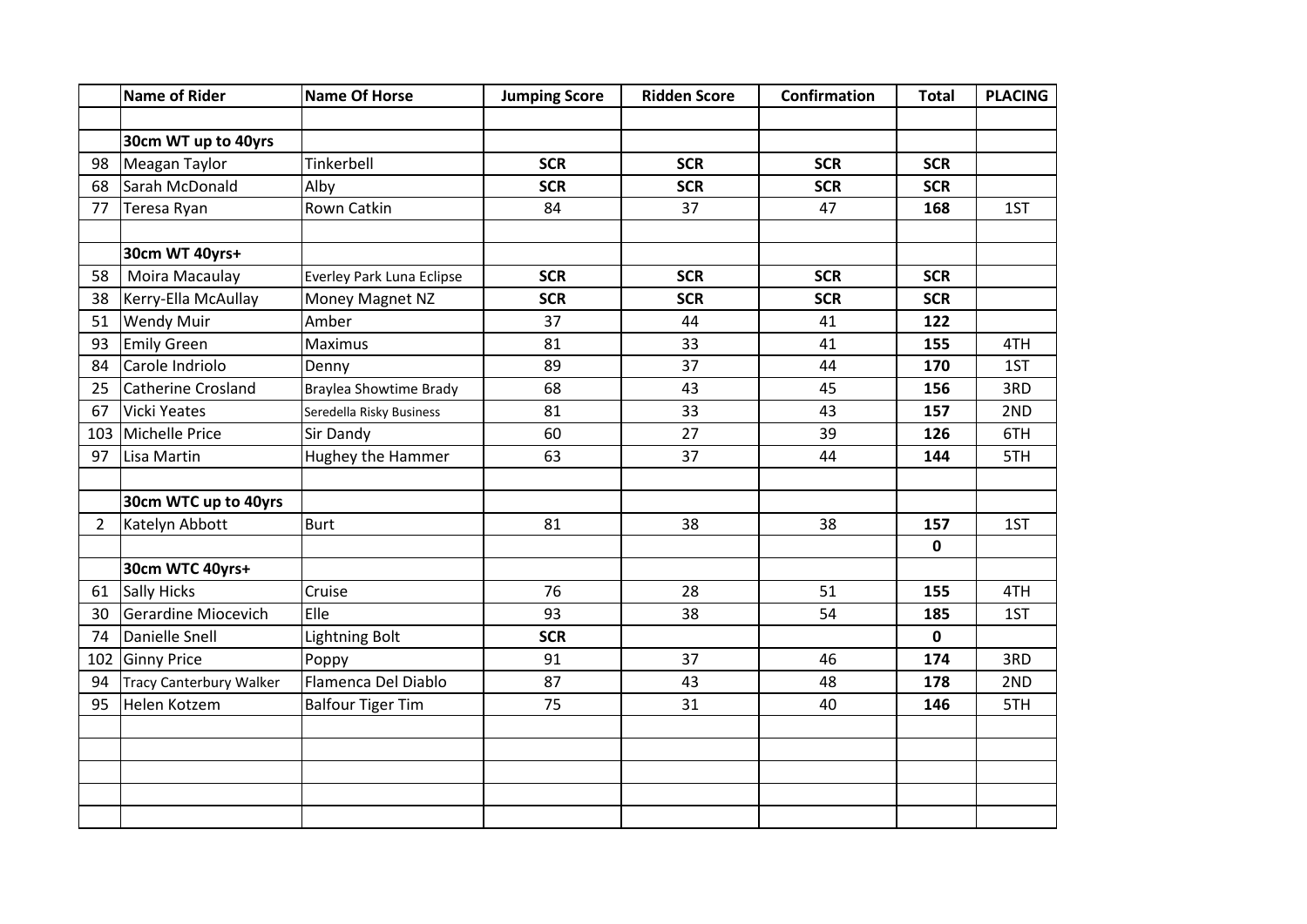|     | <b>Name of Rider</b> | <b>Name Of Horse</b>         | <b>Jumping Score</b> | <b>Ridden Score</b> | Confirmation | <b>Total</b> | <b>PLACING</b> |
|-----|----------------------|------------------------------|----------------------|---------------------|--------------|--------------|----------------|
|     |                      |                              |                      |                     |              |              |                |
|     | Poles WT up to 40yrs |                              |                      |                     |              |              |                |
| 96  | Kiara Clinton        | Pandamonium                  | 64                   | 28                  | 38           | 130          | 3RD            |
| 56  | <b>Tracey Cosham</b> | <b>Boadwater Park Empire</b> | 98                   | 42                  | 46           | 186          | 1ST            |
| 15  | Emma Crofts          | Ferndale Springs Zara        | 83                   | 41                  | 46           | 170          | 2ND            |
|     |                      |                              |                      |                     |              |              |                |
|     |                      |                              |                      |                     |              |              |                |
|     |                      |                              |                      |                     |              |              |                |
|     |                      |                              |                      |                     |              |              |                |
|     | Poles WT 40yrs +     |                              |                      |                     |              |              |                |
| 1   | Andrea Bear          | Rand                         | 71                   | 37                  | 39           | 147          | 6TH            |
| 69  | Sheryl Elliott       | Spin                         | 88                   | 33                  | 42           | 163          | 4TH            |
| 71  | Nerelle CoutIthard   | Fourteen Red                 | 67                   | 29                  | 42           | 138          |                |
| 87  | <b>Kelly Kent</b>    | Murphy                       | 56                   | 25                  | 41           | 122          |                |
| 73  | Fiona Brown          | Secret Mojito                | 94                   | 33                  | 42           | 169          | 3RD            |
| 40  | Tina Larcombe-Day    | Mountain Creek Aandrik       | 92                   | 37                  | 42           | 171          | 2ND            |
| 63  | Sara Hamilton        | Universal Honour             | 84                   | 30                  | 47           | 161          | 5TH            |
| 101 | Marisa Gallin        | Ebano LP                     | 93                   | 43                  | 44           | 180          | 1ST            |
|     |                      |                              |                      |                     |              |              |                |
|     |                      |                              |                      |                     |              |              |                |
|     |                      |                              |                      |                     |              |              |                |
|     | Poles WTC 40yrs+     |                              |                      |                     |              |              |                |
| 82  | Tanya Pasznicki      | Relevance                    | 77                   | 36                  | 45           | 158          | 2ND            |
| 90  | Karen Nelson         | Ricky                        | 95                   | 41                  | 45           | 181          | 1ST            |
| 83  | Linley Crackel       | Clancy                       | 84                   | 30                  | 43           | 157          | 3RD            |
|     |                      |                              |                      |                     |              |              |                |
|     |                      |                              |                      |                     |              |              |                |
|     |                      |                              |                      |                     |              |              |                |
|     |                      |                              |                      |                     |              |              |                |
|     |                      |                              |                      |                     |              |              |                |
|     |                      |                              |                      |                     |              |              |                |
|     |                      |                              |                      |                     |              |              |                |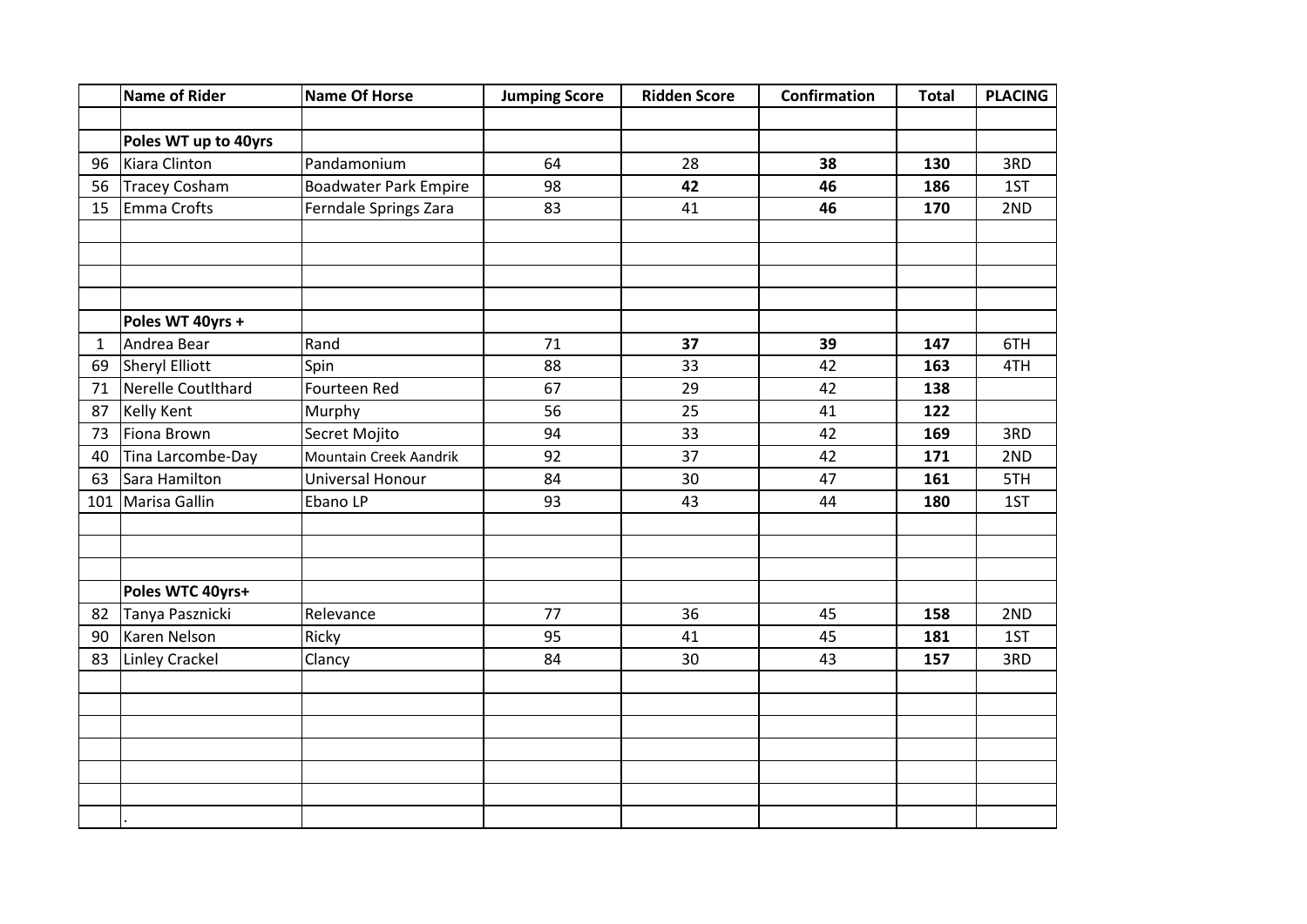| FINAL SCORE SHEET FOR CLUB TOPH 1st - 6 2nd - 5 3rd - 4 |                       |                          | $4th - 3$      | <b>5th-2</b>                 | 6th-1    |          |
|---------------------------------------------------------|-----------------------|--------------------------|----------------|------------------------------|----------|----------|
| <b>NO</b>                                               | <b>RIDER NAME</b>     | Club                     | <b>Placing</b> | <b>Points</b>                | Hi point | Handicap |
| $\mathbf{1}$                                            | Andrea Bear           | Avon                     | 6th            | $\mathbf{1}$                 |          |          |
| $\overline{2}$                                          | Katelyn Abbott        |                          | 1st            | 6                            |          |          |
| 3                                                       | Jennifer Smith        |                          | 1st            | 6                            |          |          |
|                                                         |                       |                          | <b>Total</b>   | 13                           |          | 2nd      |
|                                                         |                       |                          |                |                              |          |          |
| 4                                                       | Krystal Jose          | <b>Brookleigh</b>        | 5th            | $\overline{2}$               |          |          |
| 6                                                       | Katherine Royce       |                          | 3rd            | 4                            |          |          |
|                                                         |                       |                          |                |                              |          |          |
|                                                         |                       |                          |                |                              |          |          |
|                                                         |                       |                          | <b>Total</b>   | 6                            |          |          |
|                                                         |                       |                          |                |                              |          |          |
|                                                         |                       |                          |                |                              |          |          |
|                                                         |                       |                          |                |                              |          |          |
| 10                                                      | Sarah Wyatt           | <b>Dryandra</b>          | 2nd            | 5                            |          |          |
|                                                         |                       |                          | <b>Total</b>   | 5                            |          |          |
|                                                         |                       |                          |                |                              |          | 1st      |
|                                                         |                       |                          |                |                              |          |          |
|                                                         |                       | <b>Eastern Wheatbelt</b> |                |                              |          |          |
| 12                                                      | Jaimie Dobson         |                          |                |                              |          |          |
| 13                                                      | Michelle Wilson       |                          | 1st            | 6                            |          |          |
| 14                                                      | <b>Melany Rowe</b>    |                          |                |                              |          |          |
| 15                                                      | Emma Crofts           |                          | 2nd            | 5                            |          |          |
|                                                         |                       |                          | <b>Total</b>   | 11                           |          |          |
|                                                         |                       |                          |                |                              |          |          |
| 16                                                      | <b>Sharon Bettany</b> | <b>Gidgie EA</b>         |                |                              |          |          |
| 17                                                      | Skye Coffey           |                          | 1st            | 6                            |          |          |
| 18                                                      | Suzanna Pitt          |                          |                |                              |          |          |
| 19                                                      | Mel Cooper            |                          | 2nd            | 5                            |          |          |
| 20                                                      | Tia Moloney           |                          | 1st            | 6                            |          |          |
| 21                                                      | Rhian Caporn          |                          | 2nd            | 5                            |          |          |
| 22                                                      | Jessica Blackwell     |                          | 1st            | 6                            |          |          |
|                                                         |                       |                          | <b>Total</b>   | 28                           |          |          |
|                                                         |                       |                          |                |                              |          |          |
| 23                                                      | Fran Jones            | <b>Horesmens</b>         | 4th            | 3                            |          |          |
| 24                                                      | Cherie Ingvarson      |                          | 5th            | $\overline{2}$               |          |          |
| 25                                                      | Catherine Crosland    |                          | 3rd            | 4                            |          |          |
| 26                                                      | Monique Caddies       |                          | 1st            | 6                            |          |          |
| 27                                                      | Sandy Thompson        |                          | 3rd            | 4                            |          |          |
| 28                                                      | Alide Fear            |                          |                |                              |          |          |
| 30                                                      | Gerardine Miocevich   |                          | 1st            | 6                            |          |          |
| 31                                                      | Veronica Erzay        |                          | 1st            | 6<br>5                       |          |          |
| 34                                                      | Karyn Hodby           |                          | 2nd            |                              |          |          |
| 35                                                      | Ann-Maree Wasley      |                          | 6th            | $\mathbf{1}$<br>$\mathbf{1}$ |          |          |
| 33                                                      | Kate Shaw             |                          | 6th            |                              |          |          |
|                                                         |                       |                          |                |                              |          |          |
|                                                         |                       |                          | <b>Total</b>   | 38                           | 1st      |          |
|                                                         |                       |                          |                |                              |          |          |
|                                                         |                       |                          |                |                              |          |          |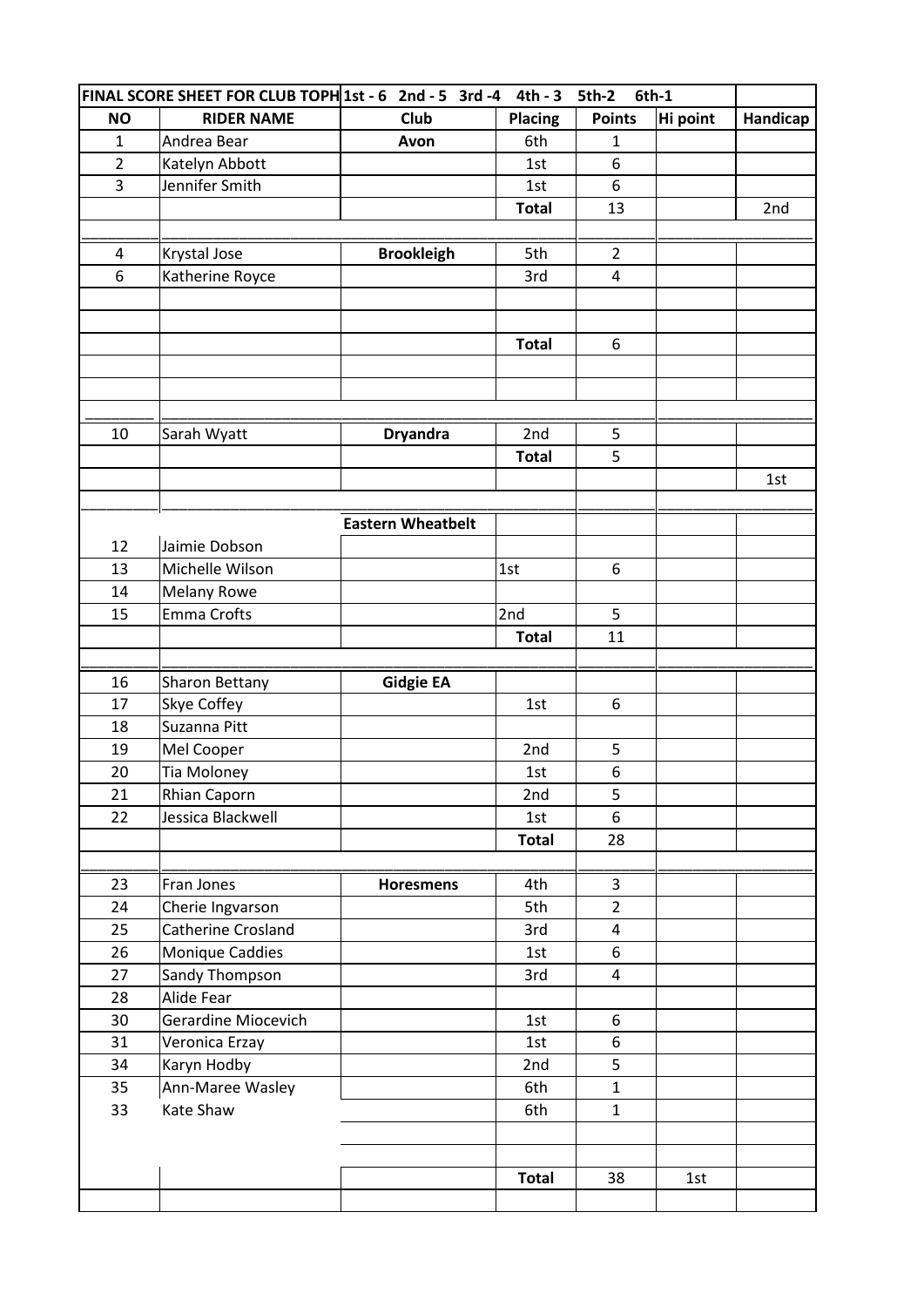|           | FINAL SCORE SHEET FOR CLUB TOPH 1st - 6 2nd - 5 3rd - 4 |                     | $4th - 3$    | <b>5th-2</b>   | 6th-1           |          |
|-----------|---------------------------------------------------------|---------------------|--------------|----------------|-----------------|----------|
| <b>NO</b> | <b>RIDER NAME</b>                                       | Club                | Placing      | <b>Points</b>  | <b>Hi Point</b> | Handicap |
| 36        | Alexandra Markowski                                     | Kelmscott           | scr          |                |                 |          |
| 37        | Katherine Sturges                                       |                     | 3rd          | 4              |                 |          |
| 40        | Tina Larcombe-Day                                       |                     | 2nd          | 5              |                 |          |
| 42        | Maddie Presland                                         |                     | 2nd          | 5              |                 |          |
| 44        | Jessica Cappendell                                      |                     |              |                |                 |          |
|           |                                                         |                     |              |                |                 |          |
|           |                                                         |                     |              |                |                 |          |
|           |                                                         |                     |              |                |                 |          |
|           |                                                         |                     |              |                |                 |          |
|           |                                                         |                     | <b>Total</b> | 14             |                 |          |
|           |                                                         |                     |              |                |                 |          |
|           |                                                         |                     |              |                |                 |          |
| 45        | Gillian Ingham                                          | <b>MARG</b>         | 2nd          | 5              |                 |          |
| 47        | Melissa Kennedy                                         |                     | 4th          | 3              |                 |          |
| 48        | <b>Trish Spittle</b>                                    |                     | 3rd          | 4              |                 |          |
| 49        | <b>Tenille Smith</b>                                    |                     | 6th          | $\mathbf{1}$   |                 |          |
| 50        | Alison Wheatley                                         |                     | 4th          | 3              |                 |          |
| 51        | <b>Wendy Muir</b>                                       |                     |              |                |                 |          |
| 53        | Alicia Wright                                           |                     | 6th          | $\mathbf{1}$   |                 |          |
| 101       | Marisa Gallin                                           |                     | 1st          | 6              |                 |          |
|           |                                                         |                     |              |                |                 |          |
|           |                                                         |                     |              |                |                 |          |
|           |                                                         |                     | <b>Total</b> | 23             |                 |          |
|           |                                                         |                     |              |                |                 |          |
| 54        | Alex Miller                                             | <b>Murray</b>       | 5th          | $\overline{2}$ |                 |          |
| 55        | Amber Oakley                                            |                     |              |                |                 |          |
| 56        | <b>Tracey Cosham</b>                                    |                     | 1st          | 6              |                 |          |
| 57        | <b>Tracey Hopkinson</b>                                 |                     | 3rd          | 4              |                 |          |
| 58        | Rebecca Curran                                          |                     |              |                |                 |          |
| 59        | Kerri Gibbs                                             |                     | 1st          | 6              |                 |          |
| 60        | Susannah thomas                                         |                     | 4th          | 3              |                 |          |
| 61        | Sally Hicks                                             |                     | 4th          | 3              |                 |          |
| 62        | Angela Williams                                         |                     | 2nd          | 5              |                 |          |
| 102       | <b>Ginny Price</b>                                      |                     | 3rd          | 4              |                 |          |
| 103       | Michelle John                                           |                     | 6th          | $\mathbf{1}$   |                 |          |
|           |                                                         |                     | <b>Total</b> | 34             |                 |          |
| 63        | Sara Hamilton                                           | <b>Orange Grove</b> | 5th          | $\overline{2}$ |                 |          |
| 65        | Rowena Morris                                           |                     |              |                |                 |          |
|           |                                                         |                     |              |                |                 |          |
|           |                                                         |                     | <b>Total</b> | $\overline{2}$ |                 |          |
|           |                                                         |                     |              |                |                 |          |
|           |                                                         |                     |              |                |                 |          |
|           |                                                         |                     |              |                |                 |          |
|           |                                                         |                     |              |                |                 |          |
|           |                                                         |                     |              |                |                 |          |
|           |                                                         |                     |              |                |                 |          |
|           |                                                         |                     |              |                |                 |          |
|           |                                                         |                     |              |                |                 |          |